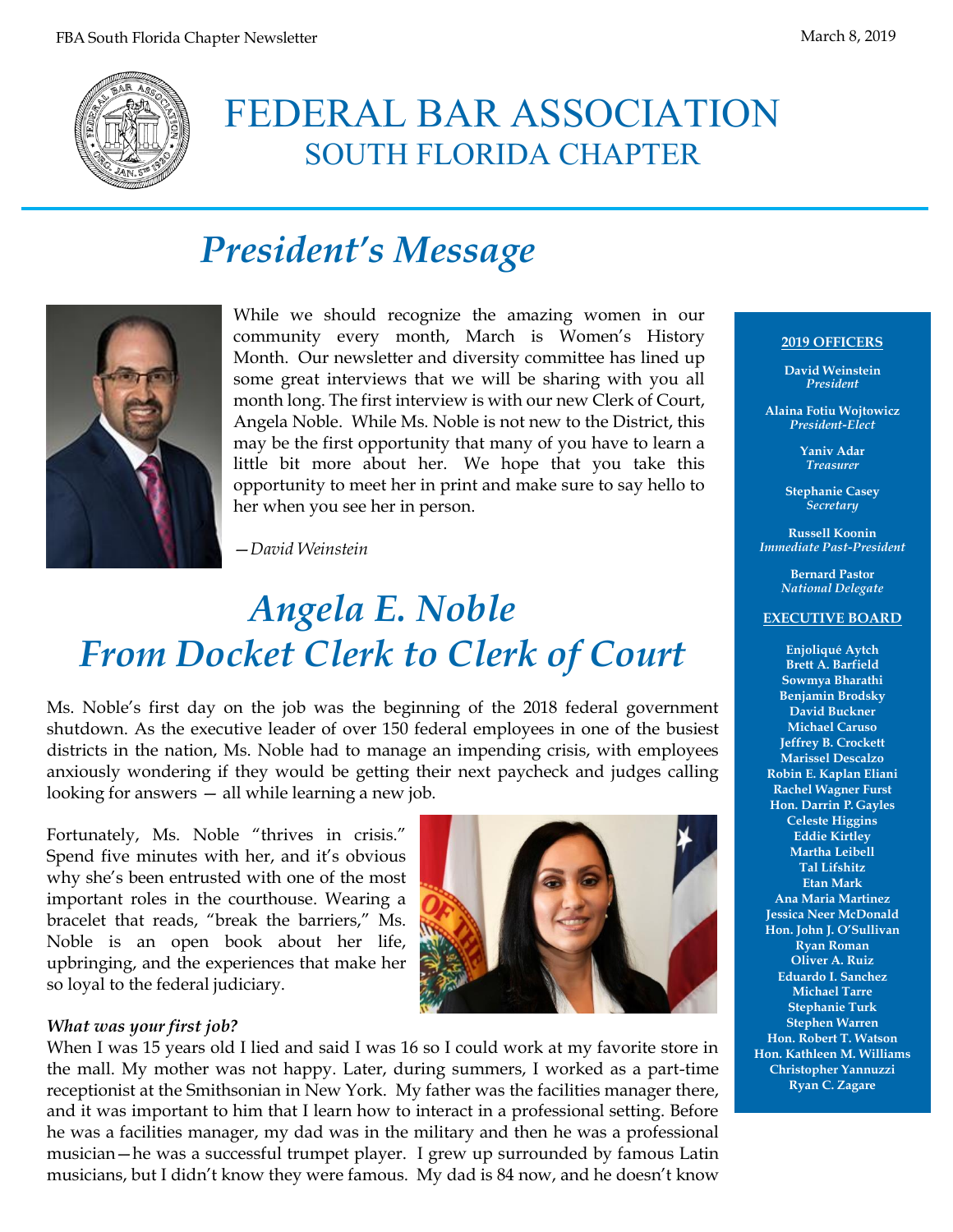who rapper Cardi B. is, but she sampled him for her song, *I Like It Like That*!. Those were the days before artist royalties. Though I share my father's love of music, it was not a career I wanted to follow. I did, however, follow his path of serving the government.

## *Can you tell us about a defining moment in your life?*

My mom was the first person in our family to graduate from college, and she graduated when I was 10 years old. So while we lived in downtown Manhattan, I spent a lot of my time with my grandparents in East Harlem. I grew up in an environment where there was a distrust of the police, a feeling that they weren't there to protect us, but to disrupt our lives and to benefit the privileged. I'd sit in their kitchen window and watch drug sweeps in the courtyard.

But when I was about 8 years old, I had a defining moment. I heard my mom arguing with my grandfather. He had been robbed and pistolwhipped for his gold chain with a small medallion of the Virgin Mary. The chain was so thin and small it looked like it was made for a child. I didn't understand why someone would want it or take it. My mom explained, "they wanted it for drugs," and I just didn't understand. She had to break it down for me: they wanted to sell the chain to buy drugs. That's when I made the connection between those drug sweeps I watched—they weren't for my entertainment—and the danger drugs bring to a neighborhood. Those officers were trying to keep my community safe. That moment set me on a path to study criminal justice.

## *Did you know any lawyers?*

I never knew or met a lawyer until college. Criminal justice wasn't a subject I was expected to study. Even when I was in college, I wasn't focused on going to law school. "You're not one of them," was always with me. I always had an interest in law, but based on my parents' wishes, I first studied architecture and then psychology. Ultimately, I followed my own path and decided

to study criminal justice, which was my true interest.

*How did you connect with the federal judiciary?* My third year in college, I had an assignment that led me to visit a courthouse. A classmate was a Federal Protective Services officer and offered to take me to the federal courthouse in Manhattan where he worked. I was in awe when I walked into the rotunda. He introduced me to a docket clerk, who was so friendly and helpful to us. Later, while observing court, the judge noticed us and was so nice, sending us to a more exciting show-cause hearing in another courtroom. The whole experience affected me. I applied to be a docket clerk about a year later, but didn't get the job.

### *What was your first job after college?*

I was a paralegal at the Brooklyn District Attorney's Office. I worked in the arrestprocessing unit. At that time, many attorney positions had been downsized, and paralegals were being used a lot more. I worked the nightshift, from 4 p.m. until midnight. I found it to be the most exciting and interesting shift.

#### *Did you have a mentor there?*

I didn't have a formative mentoring relationship, but I learned a lot from observing the lawyers. At the time, I considered being an FBI agent and learned that many agents have law degrees. At the D.A.'s office, I would watch the lawyers, and I started realizing, "I think I could do that."

## *Did you keep working when you started law school?*

I waited tables all through college and needed to work through law school too. Of course, the 4 p.m. to midnight shift wouldn't work with night school; I needed a 9-5 job. I applied again to be a federal docket clerk, and this time I got the job. I worked there throughout my four years in law school.

I would never have made it through law school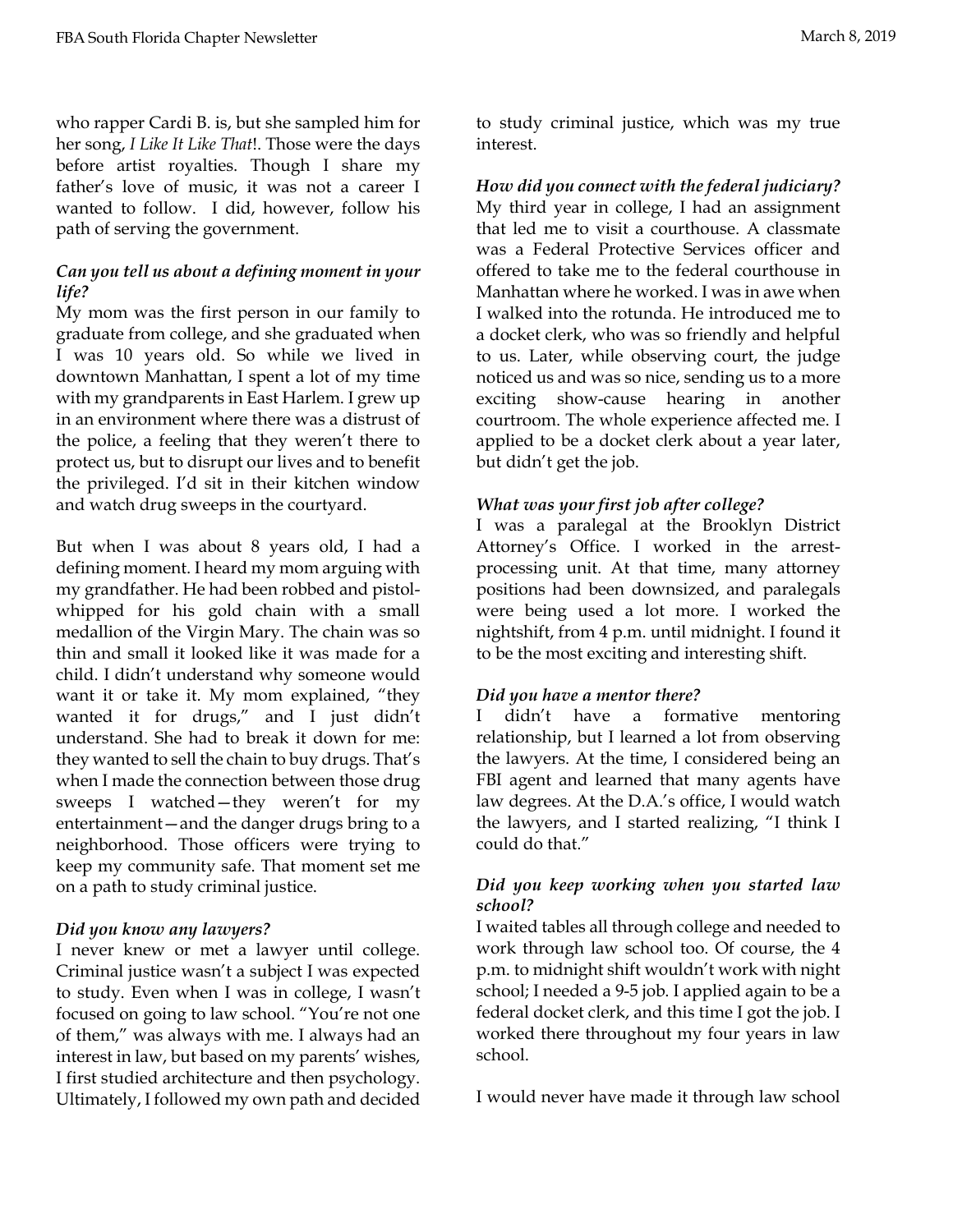if it wasn't for that job and the people I met there. My second year of law school, the September 11th attack occurred. I worked in a federal building and went to school eight blocks away from Ground Zero. I thought about quitting every day, but I was committed to law school. Sometimes I'd cry at my desk, stress having got the best me, and my coworkers at the clerk's office would take my work and say, "Angela, it's 5:15, you need to leave. You'll be late for class." Even the judges would ask their law clerks to cover court so I could leave. I was so lucky to work with people like that. It's a big reason why I'm so loyal to the federal judiciary.

## *You became a lawyer even though in college you thought, "I'm not one of them."*

I saw how my mom's education changed our lifestyle, and I wanted that too. My mom graduated with a computer science degree. She was one of the few female programmers in the 80s. It wasn't something she was passionate about, but she knew computers were the future, and this was a way to change our lives. She brought us into the middle class. Although she was very successful in her career, she made it clear that she wasn't terribly accepted in her field. She quit when I was 17. With a criminal justice degree, I knew I needed an advanced degree to move up. And unlike my mother, I had a passion for the work I was doing.

As an adult, I learned that my grandmother came to the U.S. when she was 20 years old, unmarried, and with her 4-year-old son, my father. She couldn't rent an apartment. She once paid a young African-American police officer \$100 to pretend to be her husband so she could rent an apartment in the Bronx. She had so many stories like that. I used to be very shy when I was young, but I grew up with my grandmother always saying, "Don't let anyone tell you that people like us don't or can't do anything."

### *Justice Sotomayor and other prominent women have admitted to struggling with "imposter syndrome" – the feeling of not being good enough*

## *despite career achievements or expertise. Have you experienced that?*

I saw Justice Sotomayor speak at the Palm Beach Bar Association, and she talked about this. She's at the pinnacle of her profession, she worked hard and earned her place, but she still has moments where she thinks to herself, "How the heck did I get here?" I have those moments. I often remind myself that I too earned my place. I may not always relate to some of the highly distinguished people around me, but I am where I belong. I easily relate to my staff, which makes me a good manager. Bridging the gap is what makes me a leader.

## *What advice would you give to newer or younger lawyers?*

Don't be afraid to ask questions or to ask for feedback. And if you feel like you don't belong, let people see who you are. Don't hide.

## *It can be hard to speak up when you are new or need work. How did you develop your confidence?*

I spent a lot of time trying to conform and that takes a lot of effort. Ultimately, it's not worth it. Right after law school, I worked in a place that criticized my accent, saying I wouldn't be taken seriously. They paid me a secretarial wage and justified it by reminding me that I had a husband. Depending on the client, I would be introduced by my Hispanic maiden name or my ex-husband's Jewish last name—even though I never took his name. Ultimately, it's important to pick your battles. Fight for the things worth fighting for. Let everything else go. I knew that was not my forever job. I learned what I could and moved on. Most importantly, I never burned any bridges.

I've been very lucky to work for people like Judge Middlebrooks, whose chambers was a wonderful environment. I also worked in Florida's Office of Attorney General, which was a great place to practice. I maintain good relationships everywhere I go. Knowing I've built a solid reputation keeps me confident.